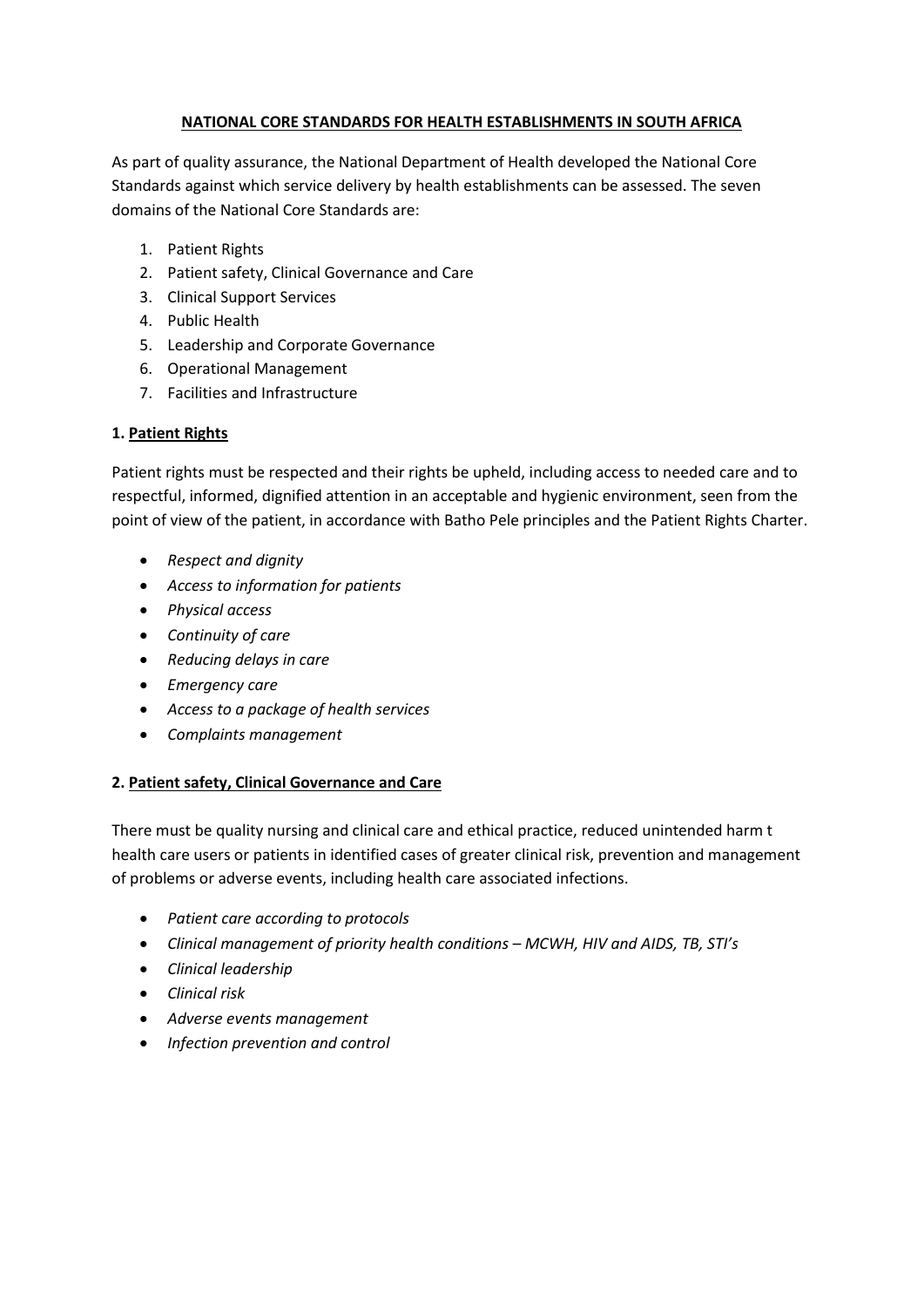## **3. Clinical Support Services**

There must be timely availability of medicines, efficient provision of diagnostic, therapeutic and other clinical support services and necessary medical technology, as well as systems to monitor the efficiency of care provided to patients.

- *Pharmaceutical services – effective procurement, stock control, prescriptions and dispensing of medicines*
- *Diagnostic services – quality and safety*
- *Therapeutic and support services e.g. blood, social and rehabilitation services*
- *Health technology - medical equipment and medical devices*
- *Sterilization services (CSSD)*
- *Mortuary services*
- *Clinical efficiency management*

# **4. Public Health**

Health facilities should work with Non-governmental Organizations NGO's) and other health care providers along with local communities and relevant sectors in promoting health, preventing illness and reducing further complications, and ensure that integrated and quality care is provided for the whole community, including during disasters.

- *Population based planning and service delivery – Flagship Programme*
- *Health promotion and disease prevention*
- *Health emergencies and disaster preparedness*
- *Environmental controls*

# **5. Leadership and Corporate Governance**

Senior management must provide strategic direction through proactive leadership, planning and risk management, supported by the hospital board, clinic committee as well as the relevant supervisory support structures.

- *Oversight and accountability – functional governance structures*
- *Strategic management – strategic and operational plans*
- *Risk management –risks and medico-legal incidents*
- *Quality improvement systems*
- *Effective leadership*
- *Communications and public relations*